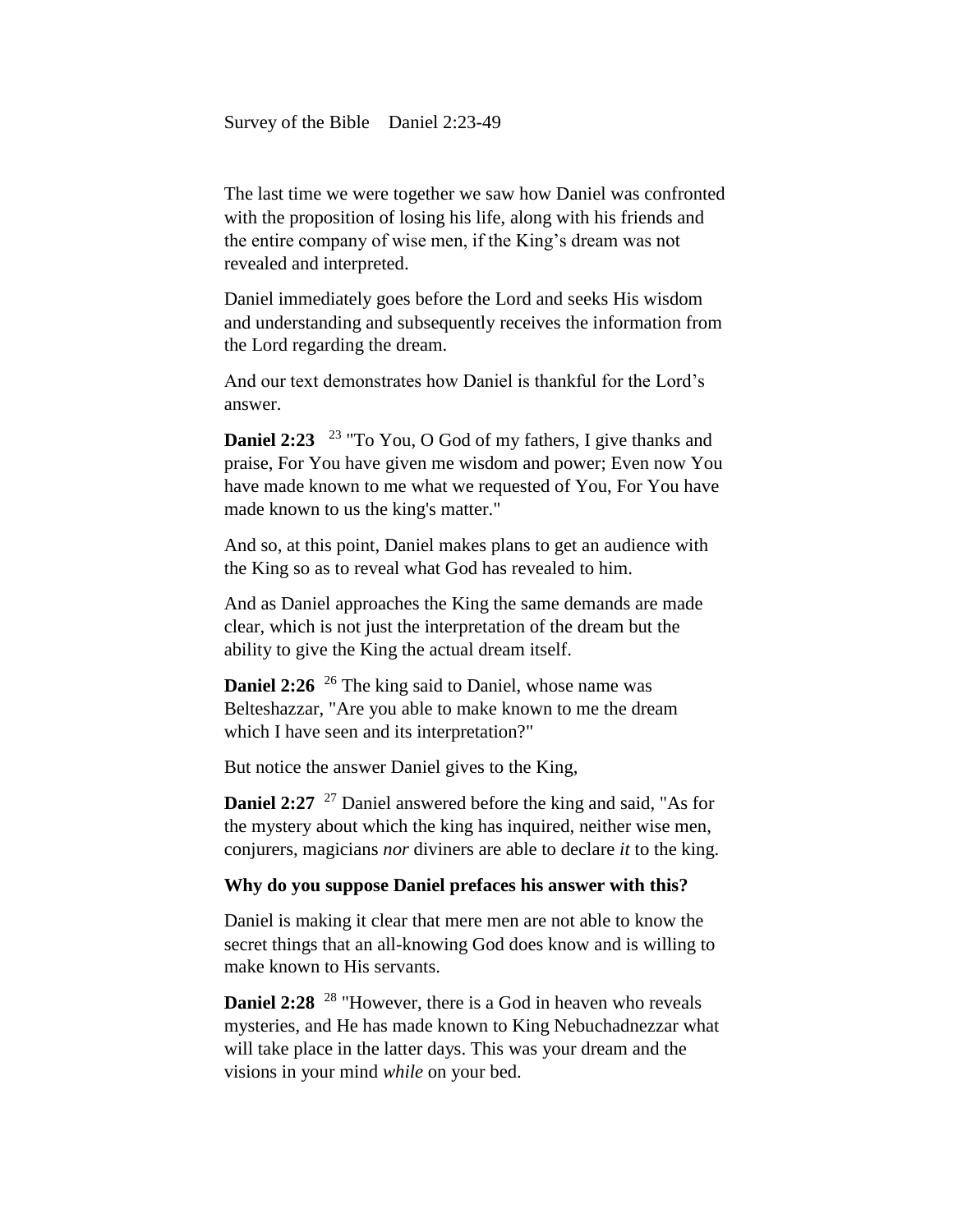You can imagine the excitement that Nebuchadnezzar must have had and yet the apprehension he may also be experiencing as his concern for the future and God's revelation concerning his future is about to be revealed to him.

The rest of the chapter goes into the details of the dream of which entire books have been written and so this short study would not be able to do it justice, but we will highlight some of the things contained in the dream.

The entire dream revolves around a great statue that is made up of a variety of materials.

**Daniel 2:32-33**  <sup>32</sup> "The head of that statue *was made* of fine gold, its breast and its arms of silver, its belly and its thighs of bronze, <sup>33</sup> its legs of iron, its feet partly of iron and partly of clay.

# **What seems to be the pattern of material types in descending order as Daniel reveals it to the King?**

The top part of the statue is made of the most precious of materials while the bottom part of the statue is made of the more base materials.

## **What does this suggest?**

The top part of the statue is regal in nature but its support is made of materials that easily crumble under the weight as Daniel is about to convey. But the weight of the statue is not responsible for its collapse but something outside of the statue.

**Daniel 2:34-35**  <sup>34</sup> "You continued looking until a stone was cut out without hands, and it struck the statue on its feet of iron and clay and crushed them. <sup>35</sup> "Then the iron, the clay, the bronze, the silver and the gold were crushed all at the same time and became like chaff from the summer threshing floors; and the wind carried them away so that not a trace of them was found. But the stone that struck the statue became a great mountain and filled the whole earth.

### **What could be the stone that was cut out without hands?**

Remember, every book of the Bible is ultimately speaking of the Christ and His kingdom and here in Daniel we are looking at the future kingdom of Nebuchadnezzar.

There are only two kingdoms in the world since the fall of man. The Kingdom of God that rules over-all and the kingdom of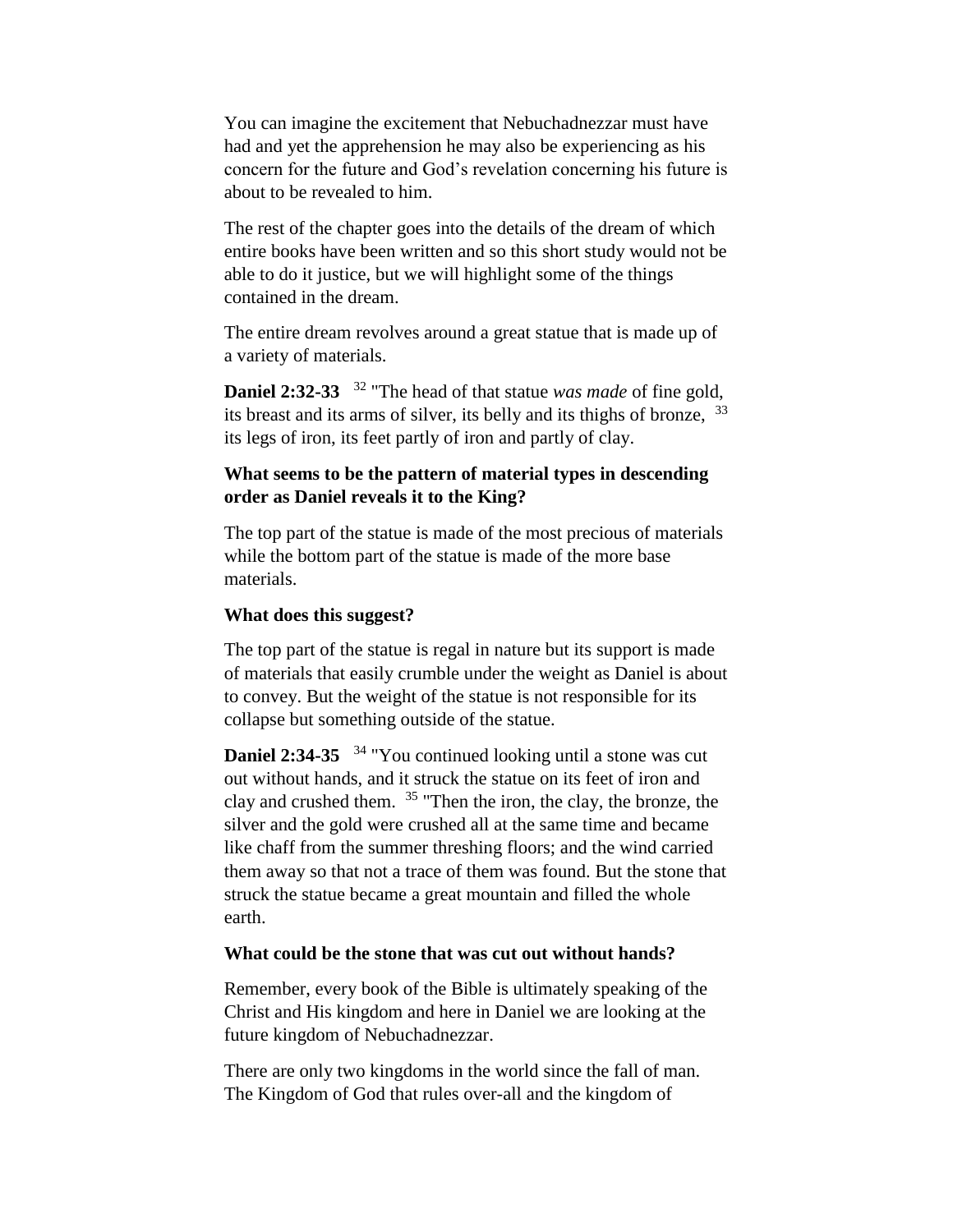darkness whose seed is the seed of Satan according to Genesis  $3:15.$ 

Both kingdoms will be at enmity toward each other until the very end when the Kingdom of God defeats the last enemy which is death.

**1 Corinthians 15:22-27**  <sup>22</sup> For as in Adam all die, so also in Christ all will be made alive.  $23$  But each in his own order: Christ the first fruits, after that those who are Christ's at His coming,  $^{24}$ then *comes* the end, when He hands over the kingdom to the God and Father, when He has abolished all rule and all authority and power. <sup>25</sup> For He must reign until He has put all His enemies under His feet.  $26$  The last enemy that will be abolished is death.  $27$  For HE HAS PUT ALL THINGS IN SUBJECTION UNDER HIS FEET.

# **If in the dream of Nebuchadnezzar there is a stone that is not man made then what kind of stone is being intimated?**

A stone that is out of the realm of creation which is to say a stone that comes from the eternal God who is above creation since He is Creator.

It is this stone who has been given all judgment and who will judge the kingdoms of this world.

**John 5:21-23** <sup>21</sup> "For just as the Father raises the dead and gives them life, even so the Son also gives life to whom He wishes.  $22$ "For not even the Father judges anyone, but He has given all judgment to the Son,  $^{23}$  so that all will honor the Son even as they honor the Father. He who does not honor the Son does not honor the Father who sent Him.

**Acts 17:31** <sup>31</sup> because He has fixed a day in which He will judge the world in righteousness through a Man whom He has appointed, having furnished proof to all men by raising Him from the dead."

No man or kingdom can stand against the stone cut out without hands and Nebuchadnezzar has this revealed to him quite clearly. But the stone that crushed the statue continues to flourish and grow.

**Daniel 2:35** But the stone that struck the statue became a great mountain and filled the whole earth.

Again, this is a tale of two kingdoms. One, (which would include all the kingdoms of man in the world in all times), will be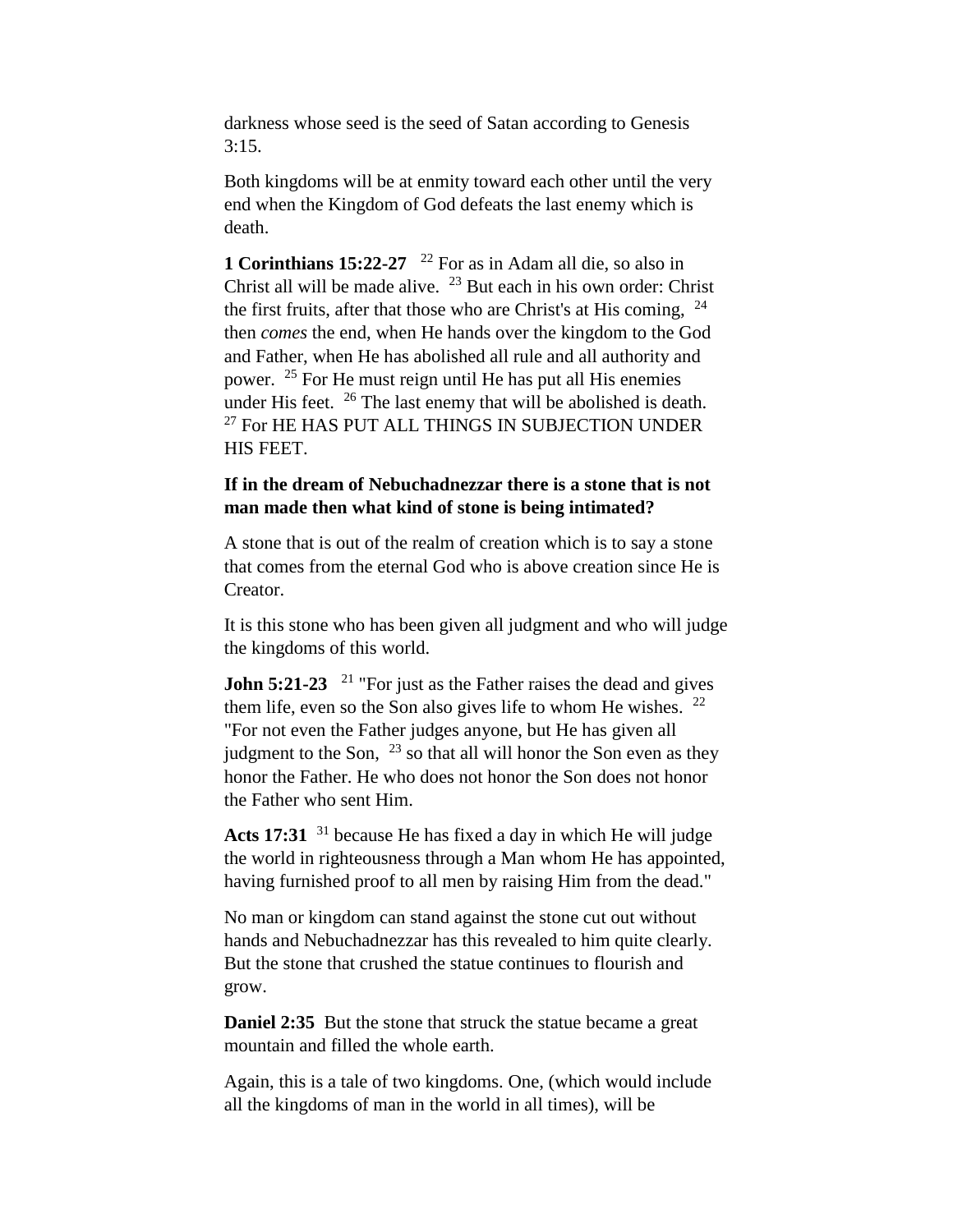destroyed while the other will fill the whole earth. One is manmade the other made without man's input. One is evil, the other righteous. One is temporary, the other eternal.

The big picture that Daniel is revealing is that as powerful and magnificent as any kingdom of this world may appear it is first and foremost a product of God's will to exist for His purposes as we saw last time.

**Daniel 2:21**  $^{21}$  "It is He who changes the times and the epochs; He removes kings and establishes kings; He gives wisdom to wise men and knowledge to men of understanding.

The second thing to notice is that God's will is moving in the direction of eternity with His own Kingdom in mind and the process by which this takes place is through the stone made without hands, which is to say that the Son of God is always in mind as the agent through whom this Kingdom is established in the earth for all of eternity.

Nebuchadnezzar is being used by God for a variety of reasons not the least of which is to show Israel, in their captivity, that God is still in control of the future of His people.

But Nebuchadnezzar is also being shown that even his own kingdom is upheld by God as He allows Nebuchadnezzar to continue to reign as King of Babylon and this is where the interpretation of the dream becomes evident to the King.

**Daniel 2:36-38** <sup>36</sup> "This *was* the dream; now we will tell its interpretation before the king. <sup>37</sup> "You, O king, are the king of kings, to whom the God of heaven has given the kingdom, the power, the strength and the glory; <sup>38</sup> and wherever the sons of men dwell, *or* the beasts of the field, or the birds of the sky, He has given *them* into your hand and has caused you to rule over them all. You are the head of gold.

As Daniel begins to reveal the interpretation we see how the different materials are described to different kingdoms of the world.

Nebuchadnezzar's Kingdom is shown to be the head of gold. But there are other kingdoms that will rise and fall in history as Daniel continues to describe a total of three different kingdoms in the future that will be less glorious than the kingdom of Nebuchadnezzar.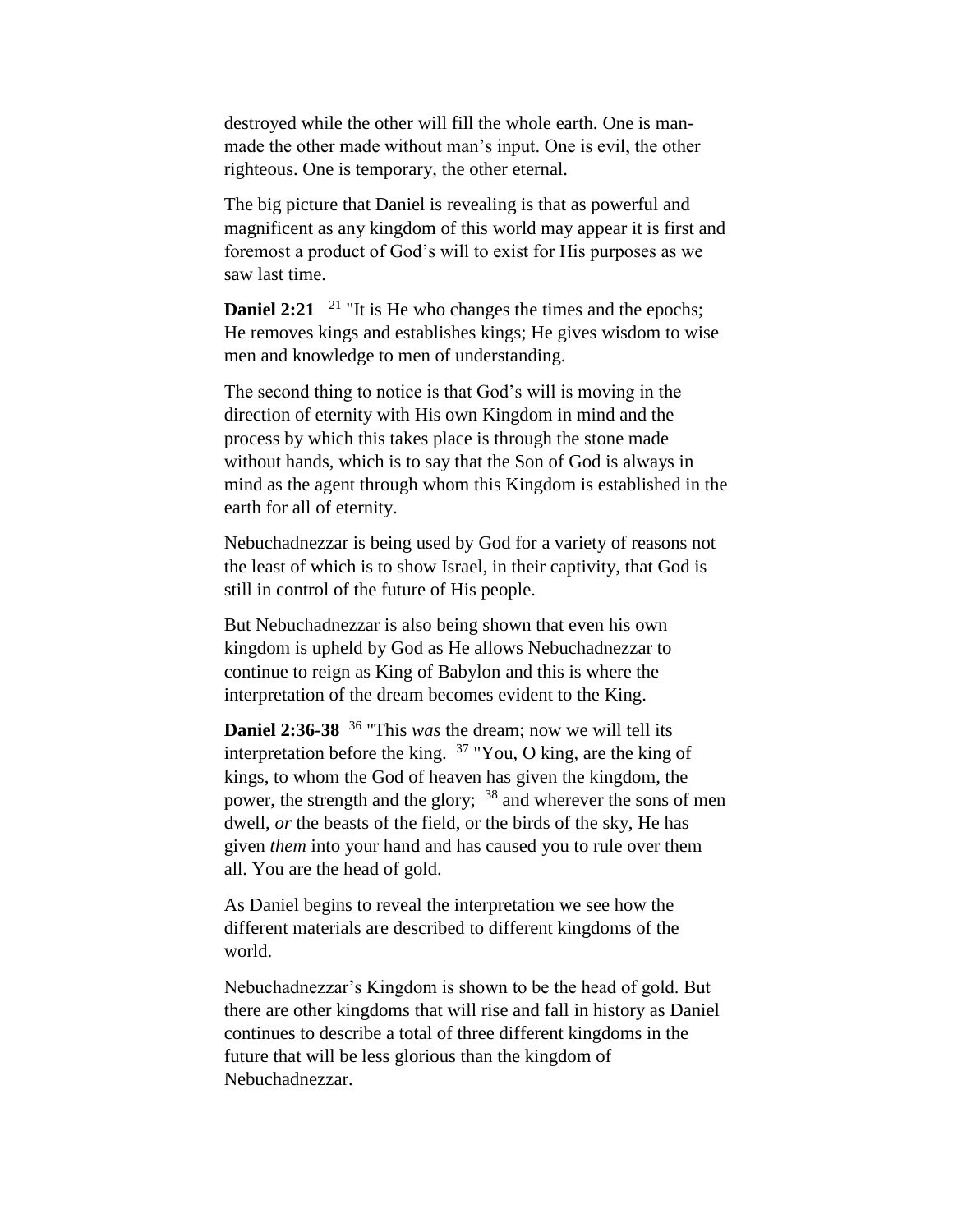Much ink has been spilled trying to describe precisely what these kingdoms are. And it would not be unreasonable to suggest that they are describing particular kingdoms that follow Babylon which include the empires of Medes-Persia, Greece and Rome.

But it is not the kingdoms of this world that are to take center stage, no matter what particular kingdoms they may be in any particular time in history. That's not the point Daniel is making as God has revealed this to him.

The point is that whether there are four or twenty four kingdoms from this point on in history, God has ordained that any kingdom in this world will fall before His throne as He is moving toward a time in history when He will finally establish His everlasting Kingdom as He crushes the head of Satan in full on the last day as He crushes all kingdoms opposed to Him.

But we are told in Daniel that this Kingdom of God is established in the days of those kings.

**Daniel 2:44** <sup>44</sup> "In the days of those kings the God of heaven will set up a kingdom which will never be destroyed, and *that* kingdom will not be left for another people;

We know that God in fact established His Kingdom at a particular time in history.

Matthew 12:28 <sup>28</sup> "But if I cast out demons by the Spirit of God, then *the kingdom of God has come upon you.*

**Luke 17:20-21** <sup>20</sup> Now having been questioned by the Pharisees as to when the kingdom of God was coming, He answered them and said, "The kingdom of God is not coming with signs to be observed; <sup>21</sup> nor will they say, 'Look, here *it is*!' or, 'There *it is*!' For behold, *the kingdom of God is in your midst."*

And so, the Kingdom of God is here now as Christ has established that Kingdom, in which we who have embraced Him by faith presently participate, as Christ presently reigns over His Kingdom.

**1 Corinthians 15:25** <sup>25</sup> For He must reign until He has put all His enemies under His feet.

Again, this tells us that until that final day when all enemies will be put under His feet Christ is now reigning.

And this is the inference in the book of Revelation in the thousand year reign of the saints which is not a future reign on a fallen earth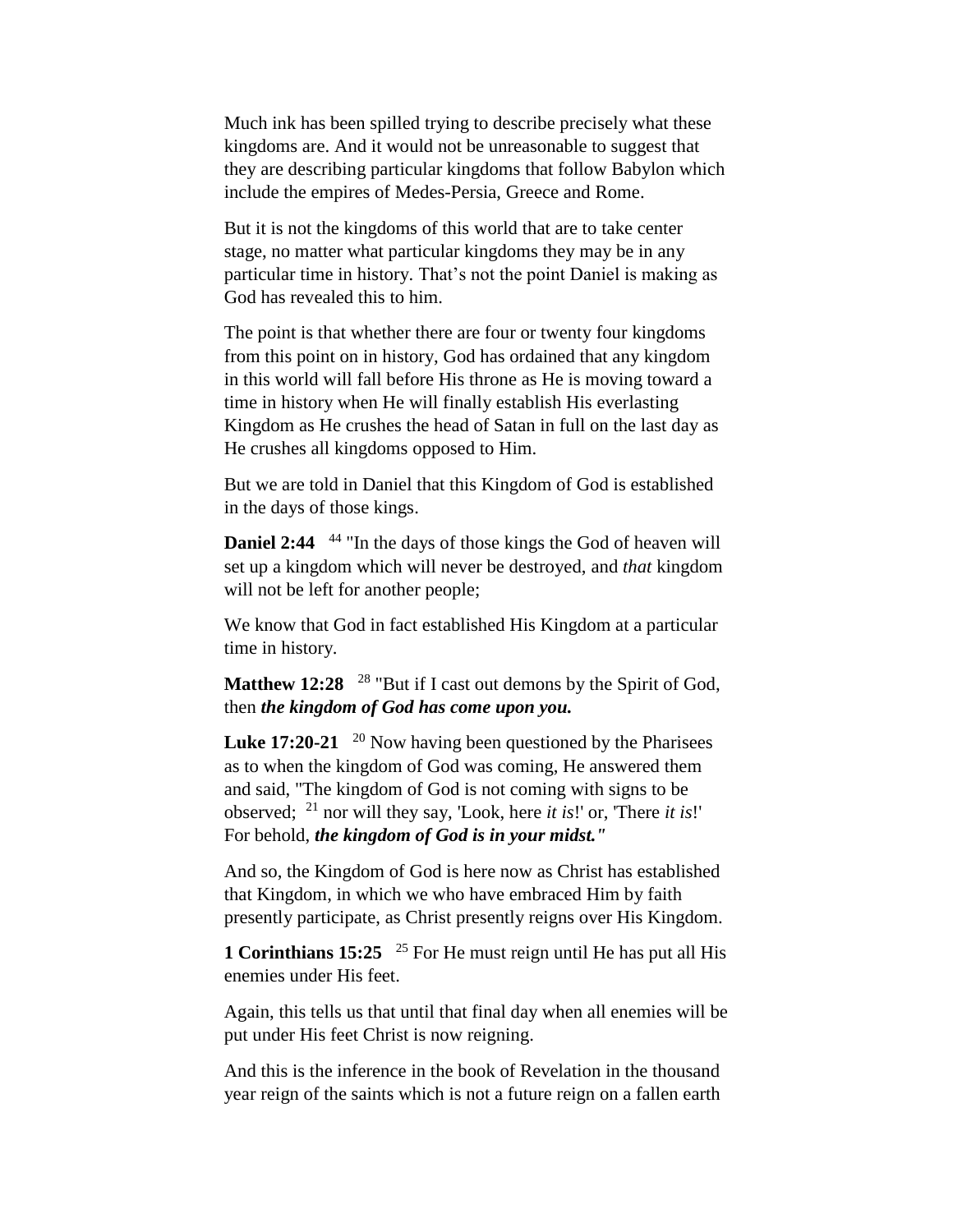for a literal thousand years but an extended period of time from the first advent to the second as the number 1,000 is used symbolically to describe this present reign of the saints.

**Revelation 20:6** <sup>6</sup> Blessed and holy is the one who has a part in the first resurrection; over these the second death has no power, but they will be priests of God and of Christ and will reign with Him for a thousand years.

And so, there is a sense of a reign with Christ in the "here and now", but there is also a "not yet" sense of a reign in the future that both Daniel and the New Testament writers clearly describe by placing that reign in an eternal setting.

**Daniel 2:44** *that* kingdom …… will crush and put an end to all these kingdoms, but it will itself endure forever.

This is the future "not yet" aspect of the Kingdom of God that will endure forever. God's Kingdom has come; its powers already released in the world, but in a full and final sense are still coming as one day there will be a New Earth on which He will dwell with His people forever as promised.

And it is the four kingdoms of this world that are placed in juxtaposition to the everlasting Kingdom of God that is established with Christ's first coming as we are placed into this Kingdom by faith, and that will find its consummation on the last day when Christ ushers in the final state of the Kingdom that will endure forever.

By the way, the number four as is taught here in our text in Daniel, relating to four kingdoms in this present world, is a number that describes the fullness of the work of God in a particular fashion as it relates to the physical creation.

For example, we have the entire physical universe completed on day four of creation week, after which time God then begins to fill the earth with living creatures.

In this physical world God has established four seasons which the earth will enjoy for eternity. In fact, we are told that God made the moon, which will certainly be part of the New heavens, specifically for the four seasons.

**Psalm 104:19** <sup>19</sup> He made the moon for the seasons; The sun knows the place of its setting.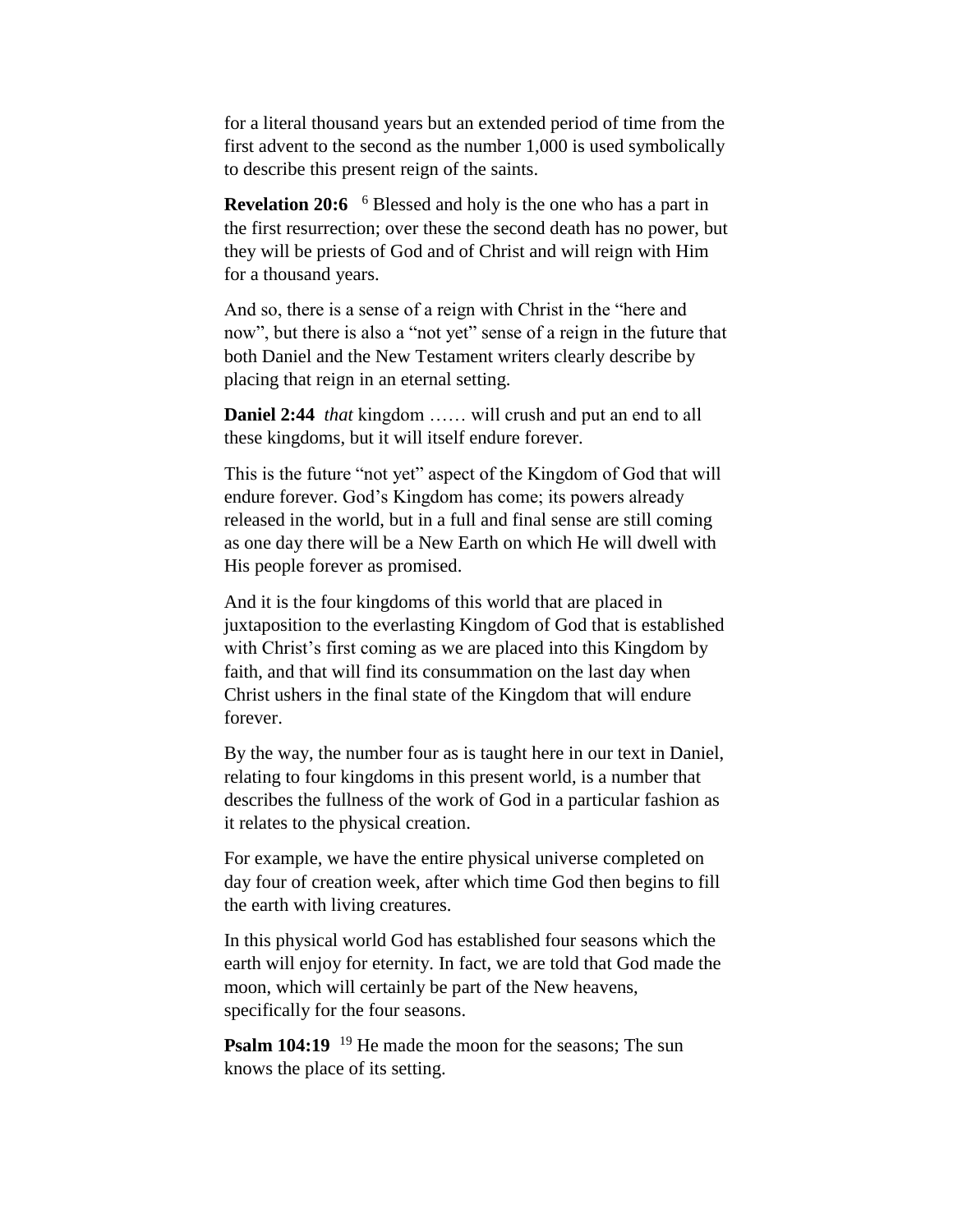We have a designation of the physical world as having four corners, not because the earth is a square but because it is a way of describing the fullness of what it means to live on a physical planet like earth as we reference our world with North, South, East and West.

And so, it would be quite appropriate to reference the physical creation with four physical kingdoms throughout time, from the time of Daniel as our reference point, as God begins to close out one chapter of the physical universe and opens a new chapter with an entirely new physical universe with a new King and a new Kingdom on a physical planet called the New Earth.

So, however we identify these four kingdoms, one of which we know to be the kingdom of Nebuchadnezzar, we can safely say that they are all kingdoms from the future vantage point of Daniel that will come under the scrutiny and judgment of God and will be allowed to rule in the earth precisely because God wills it, but at some point in the future God will crush all kingdoms with the purpose of establishing His own.

And in fact this is how the second chapter of Daniel ends.

**Daniel 2:44** <sup>44</sup> "In the days of those kings the God of heaven will set up a kingdom which will never be destroyed, and *that* kingdom will not be left for another people; it will crush and put an end to all these kingdoms, but it will itself endure forever.

There is no other kingdom that follows the four mentioned in Daniel except for one kingdom whose ruler is the stone cut without hands who crushes all kingdoms identified in the four.

Now, for Nebuchadnezzar this interpretation is a mixed blessing. On the one hand he is seen as the king described as the head of gold and that from this point in history all other kingdoms will be less than his.

But on the other hand the entire statue, including the head of gold, is destroyed by God Himself through the stone made without hands which then in turn became a great mountain and filled the whole earth.

This is the dream and its interpretation. And apparently Nebuchadnezzar is content with this information.

**Daniel 2:46-47** <sup>46</sup> Then King Nebuchadnezzar fell on his face and did homage to Daniel, and gave orders to present to him an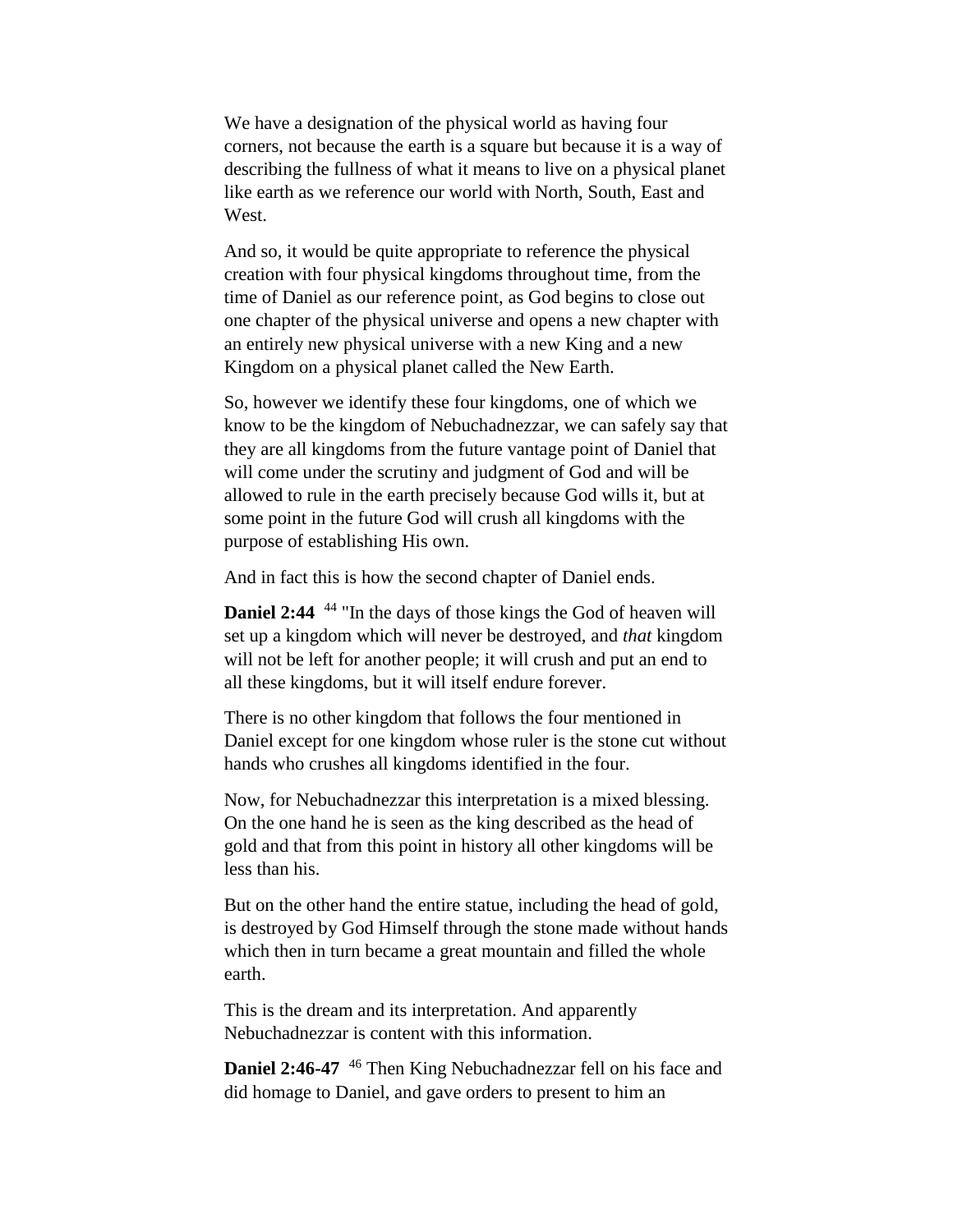offering and fragrant incense. <sup>47</sup> The king answered Daniel and said, "Surely your God is a God of gods and a Lord of kings and a revealer of mysteries, since you have been able to reveal this mystery."

Nebuchadnezzar is pretty impressed with Daniel but there is something here that is revealing about Nebuchadnezzar's humbling and we see it in verse 46.

### **To whom does Nebuchadnezzar pay homage?**

The word homage is an Arabic word that can also be translated worship.

The implication is that Nebuchadnezzar primarily bows before Daniel and secondarily to Daniel's God. This trend will continue but as we'll see later in the life of Nebuchadnezzar that trend will be reversed.

But you would think that with the information that was revealed to Nebuchadnezzar he would understand that even his kingdom is one where God rules over it in power.

But chapter three shows clearly that simply having knowledge of God and His ways is not the primary basis for submitting to God. It turns out that Nebuchadnezzar's problem, like that of all men, is not a head problem but a heart problem.

But as we close out chapter 2 we see that at least Nebuchadnezzar is willing to acknowledge that the God of Daniel speaks clearly and he rewards Daniel for that.

**Daniel 2:48** <sup>48</sup> Then the king promoted Daniel and gave him many great gifts, and he made him ruler over the whole province of Babylon and chief prefect over all the wise men of Babylon.

This is reminiscent of another ruler of a great kingdom who had disturbing dreams and who sought out one of the Jews in his service who would interpret the dream and be rewarded for it.

## **Anyone remember who that was?**

Genesis 41:39-42 <sup>39</sup> So Pharaoh said to Joseph, "Since God has informed you of all this, there is no one so discerning and wise as you are. <sup>40</sup> "You shall be over my house, and according to your command all my people shall do homage; only in the throne I will be greater than you." <sup>41</sup> Pharaoh said to Joseph, "See, I have set you over all the land of Egypt." <sup>42</sup> Then Pharaoh took off his